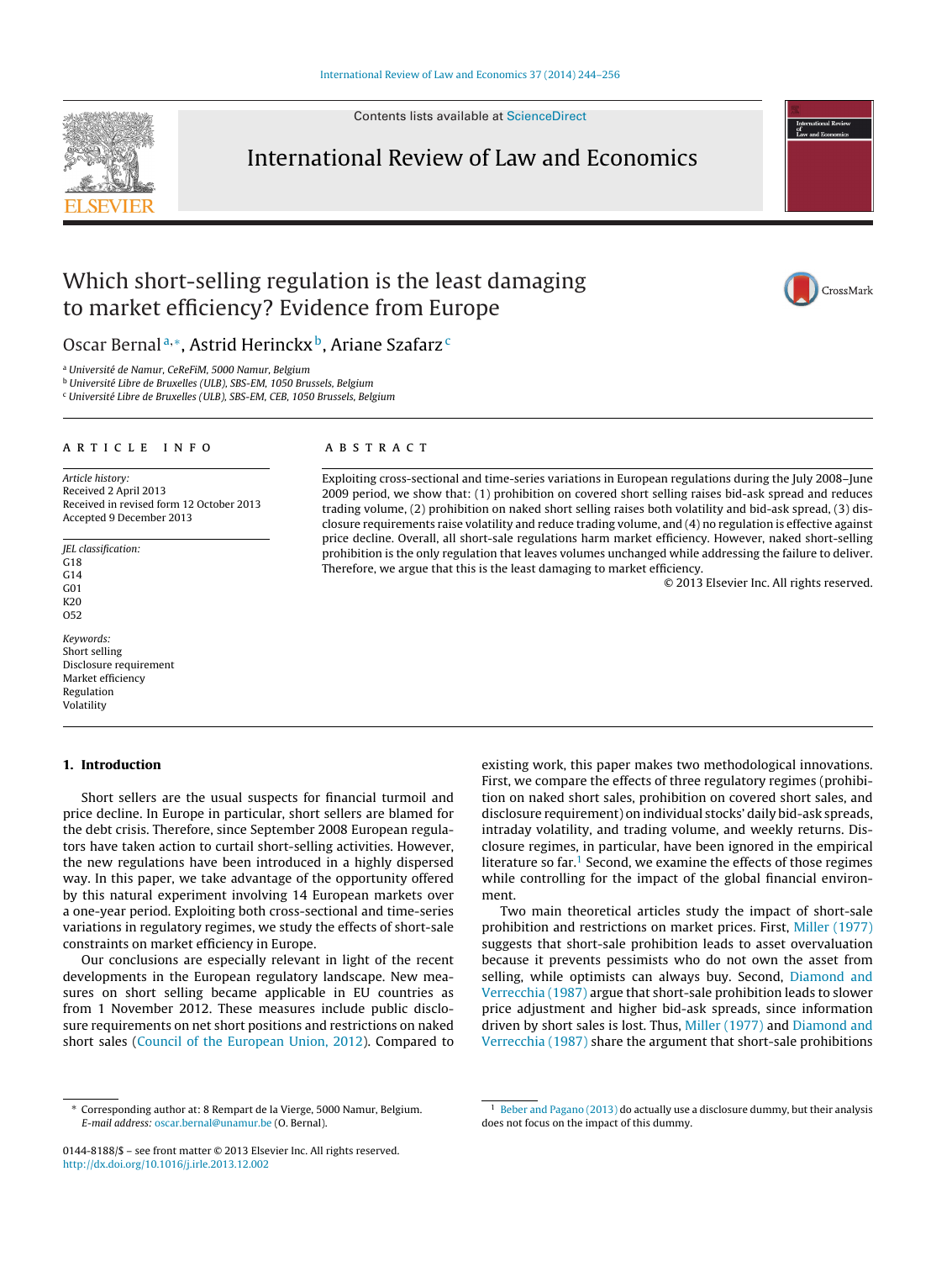#### **Table 1**

State of the art on the impact of short-sale regulations during the 2008–2009 crisis.

| Authors                  | Data set                | Type of<br>regulation    | Impact on<br>bid-ask spread      | Impact on<br>volatility | Impact on<br>volume | Impact on<br>return         | Other                                     |
|--------------------------|-------------------------|--------------------------|----------------------------------|-------------------------|---------------------|-----------------------------|-------------------------------------------|
| Boehmer et al. (2011)    | <b>US 2008</b>          | <b>PCSS</b>              | $+$                              | $+$                     |                     |                             |                                           |
| Autore et al. (2011)     | <b>US 2008</b>          | <b>PCSS</b>              |                                  |                         |                     | $+$                         |                                           |
| Kolasinski et al. (2013) | <b>US 2008</b>          | PNSS and PCSS            |                                  |                         |                     |                             | Information<br>content of<br>trades $(+)$ |
| Fotak et al. (2009)      | <b>US 2008</b>          | <b>PNSS</b>              |                                  |                         |                     | =                           |                                           |
| Harris et al. (2009)     | <b>US 2008</b>          | <b>PCSS</b>              |                                  |                         |                     | $\ddot{}$                   |                                           |
| Gagnon and Witmer (2010) | <b>US 2008</b>          | <b>PCSS</b>              | $\ddot{}$                        |                         |                     | $\ddot{}$                   |                                           |
| Hansson and Fors (2009)  | UK 2008-9               | <b>PCSS</b>              | $+$                              | $=$                     |                     | $=$                         |                                           |
| FSA (2009)               | UK 2008-9               | <b>RDSS</b>              | $+$                              | $\ddot{}$               |                     | $=$                         |                                           |
| Marsh and Payne (2012)   | UK 2008-9               | <b>PCSS</b>              | $+$                              | $+$                     |                     | $\equiv$                    | Bilateral<br>trading $(+)$                |
| Oliver Wyman (2010)      | UK 2008-9               | <b>RDSS</b>              | $+$                              | $+$                     |                     |                             |                                           |
| AMF (2009)               | France 2008             | PNSS and RDSS            | $=$                              | $=$                     |                     | $+$                         |                                           |
| Helmes et al. (2010)     | Australia<br>$2008 - 9$ | <b>PCSS</b>              | $+$                              | $\ddot{}$               |                     | $=$                         |                                           |
| Beber and Pagano (2013)  | World 2008-9            | PNSS, PCSS<br>(and RDSS) | $\begin{array}{c} + \end{array}$ |                         |                     | $\equiv$<br>Except $US (+)$ | Speed of price<br>adjustment $(+)$        |

The table summarises the findings of recent empirical studies on short-sale regulations during the 2008–2009 crisis. Results concern the effects of differenttypes of regulations (PCSS: prohibition on covered short selling; PNSS: prohibition on naked short selling; RDSS: disclosure requirement for short positions) on bid-ask spread, volatility, traded volume, and return, which can be positive  $(+)$ , non significant  $(=)$  or negative  $(-)$ .

stifle market efficiency, either by distorting prices or by slowing down price adjustments and widening bid-ask spreads.

In line with theory, international evidence supports the view that short-sale regulations create market distortions. The empirical research on this issue starts with [Bris](#page--1-0) et [al.](#page--1-0) [\(2007\)](#page--1-0) who exploit the cross-sectional differences between national regulations. They find that stocks traded in countries where short sales are practiced incorporate information faster, and have lower asymmetric response to bad-versus-good news. [Chen](#page--1-0) [and](#page--1-0) [Rhee](#page--1-0) [\(2010\)](#page--1-0) test Diamond and Verrecchia's hypothesis on the Hong Kong market, which has a list of shortable stocks updated every three months. They confirm that the prices of shortable stocks adjust faster to new information.

The regulations on short sales put in place following the outburst of the 2008 financial crisis can be broken into three categories<sup>2</sup>: (1) prohibition of covered (and also naked) short selling (PCSS),(2) prohibition of naked short selling (PNSS), and (3) regulatory disclosure for short selling (RDSS), i.e., requirement to disclose short positions to the market's regulator. Table 1 summarises the results obtained in the literature on the impacts of PCSS, PNSS, and RDSS on bidask spreads, stock intraday volatility, trading volume, and the level of weekly returns, respectively. Table 1 shows that the impacts of the three types of regulations have not been fully disentangled so far. Such disentanglement is precisely the aim of this paper, which concentrates on the European stock market.

The U.S. were the first country to take action during the 2008–2009 financial crisis, with the Securities and Exchange Commission (SEC) banning naked short selling on 19 financials from 21 July until 12 August 2008. Later, on 19 September 2008, the SEC issued a temporary ban on all short sales, which affected almost 1000 financial stocks and lasted until 8 October 2008. Analyzing the US stock market, [Boehmer](#page--1-0) et [al.](#page--1-0) [\(2011\)](#page--1-0) find that PNSS reduces daily volumes and raises bid-ask spreads and intraday volatilities. [Harris](#page--1-0) et [al.\(2009\)](#page--1-0) show that PCSS also leads to price inflation while [Autore](#page--1-0) et [al.](#page--1-0) [\(2011\)](#page--1-0) confirm Miller's hypothesis that highly volatile stocks are more likely to be overvalued. Consistent with Diamond and Verrecchia's restriction-effect hypothesis, [Gagnon](#page--1-0) [and](#page--1-0) [Witmer](#page--1-0) [\(2010\)](#page--1-0) demonstrate that short-sale restrictions impede arbitrage activities. In the same vein, [Kolasinski](#page--1-0) et [al.](#page--1-0) [\(2013\)](#page--1-0) find that these restrictions increase the informational content of trades. This confirms that PNSS affects non-informed short sellers differently than well-informed ones. Lastly, [Fotak](#page--1-0) et [al.](#page--1-0) [\(2009\)](#page--1-0) show that PNSS reduces trading volumes. Moreover, they find no evidence that short sales are responsible for the sharp declines in financial stocks during the 2008 crisis. Notably, [Helmes](#page--1-0) et [al.](#page--1-0) [\(2010\)](#page--1-0) find similar results on Australian data.

European regulations have also captured attention. [Hansson](#page--1-0) [and](#page--1-0) [Fors](#page--1-0) [\(2009\)](#page--1-0) focus on the UK PCSS, effective from 19 September 2008 until 16 January 2009. They find a significant decrease in volumes and a widening of bid-ask spreads, but no impact on intraday volatility and abnormal returns. These findings are confirmed by a study performed by the UK Financial Services Authority [\(FSA,](#page--1-0) [2009\).](#page--1-0) In addition, the consultancy firm [Oliver](#page--1-0) [Wyman](#page--1-0) [\(2010\)](#page--1-0) shows that the UK public disclosure regime is detrimental for spreads and trading volumes. [Marsh](#page--1-0) [and](#page--1-0) [Payne](#page--1-0) [\(2012\)](#page--1-0) point out that these negative effects merely affected the financial sector and encouraged bilateral off-market trading. The French regulator [\(AMF,](#page--1-0) [2009\)](#page--1-0) made an impact assessment of its 2008 disclosure regime and naked shortselling ban on financials. This small-scale study<sup>3</sup> shows a rather small impact of the regulatory measures.

In one of the most comprehensive studies to date, [Beber](#page--1-0) [and](#page--1-0) [Pagano](#page--1-0) [\(2013\)](#page--1-0) make an overview of the 2008–2009 regulations around the world. They find that both PNSS and PCSS increase bid-ask spreads. This effect is stronger for small-cap stocks, highvolatility stocks, and stocks with no tradable options. Furthermore, [Beber](#page--1-0) [and](#page--1-0) [Pagano](#page--1-0) [\(2013\)](#page--1-0) find no evidence of stock overvaluation except in the U.S. Finally, both prohibition types are associated with a slow-down in price discovery, especially on down-market days.

Our study encompasses the previous ones performed on European markets. This is made possible by fully exploiting the cross-sectional dimension of our sample made of 14 markets. Overall, our results confirm the theoretical predictions from both [Miller](#page--1-0) [\(1977\)](#page--1-0) and [Diamond](#page--1-0) [and](#page--1-0) [Verrecchia](#page--1-0) [\(1987\),](#page--1-0) with some nuances however. We show that European PCSSs lead to higher bid-ask spreads and lower trading volume. On the other hand, PNSSs permanently raise intraday volatility and bid-ask spreads

<sup>&</sup>lt;sup>2</sup> This corresponds to the classification adopted by the [European](#page--1-0) [Commission](#page--1-0) [\(2010a\).](#page--1-0)

 $3\,$  It is an impact study comparing the five days after the introduction of the regulation to the five days before it. This study is admittedly performed in a situation where controlling for the specificities of the financial sector stocks is hardly feasible.